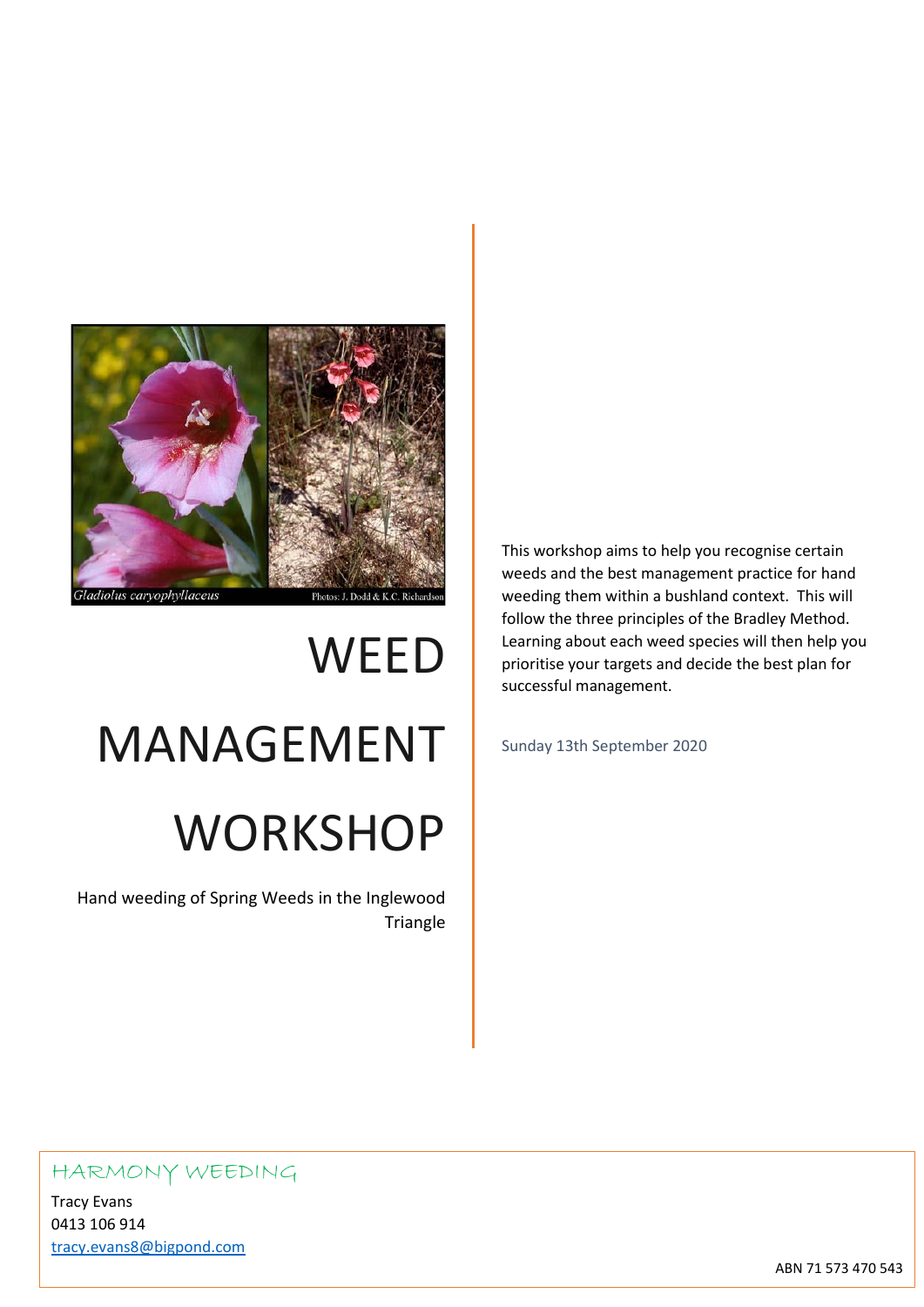#### **What is a weed?**

A weed is simply a plant growing where it is not wanted.

A weed is not necessarily exotic, Australian native plants can be weeds in Perth, as are many eastern states wattles for example. Many of our common weeds were introduced as garden plants and have established well after escaping the garden.



#### **Why weed?**

- They change plant distribution of the native ecosystem.
- They create a fire hazard.
- They compete for space, water, nutrients, and sunlight.
- They often grow faster and are very fecund.
- They may have allelopathic properties.
- They can be toxic to animals and people.
- They may provide shelter and food for many pests and diseases.

A noxious weed is a plant that has been declared by law to have an adverse economic effect on agricultural production or a plant which creates some other significant problem (such as some aquatic species that clog and foul the rivers). In WA these are Declared Plants or DP. On a national level, certain weeds are classified as Weeds of National Significance or WONS. E.g. Bridal Creeper.

"It is estimated that weeds cost Australian farmers around \$1.5 billion a year in weed control activities and a further \$2.5 billion a year in lost agricultural production. The real cost of weeds to the environment is difficult to calculate, however it is expected that the cost would be similar to, if not greater than, that estimated for agricultural industries." (The Impact of Weeds, <https://www.environment.gov.au/biodiversity/invasive/weeds/weeds/why/impact.html> )

#### **Integrated Pest Management (IPM) and hand weeding.**

There are many ways to weed an area. Physical and mechanical removal, biological control, and chemical treatment are some of the choice methods of weeding. Other non-chemical methods include mulching, grazing, solarisation, burning, temporary flooding, and weed mats. When selecting a method be sure to choose one that has the least amount of impact on the environment whilst also achieving your goals within the time frame. You will probably choose a combination of approaches which is what IPM is. In this workshop we will be concerned with hand weeding methods.

Hand weeding has many benefits. It is the most appropriate method in many circumstances and has the least off target damage. You can hand weed in the rain but not spray. Chemical control or herbicidal spraying also has the issue of drift and off target damage, and certain herbicides, whilst being selective, may also supress seed germination and seedling growth. Certain weeds also develop a resistance to herbicides. The downside is hand weeding is labour intensive and more expensive than other methods such as spraying.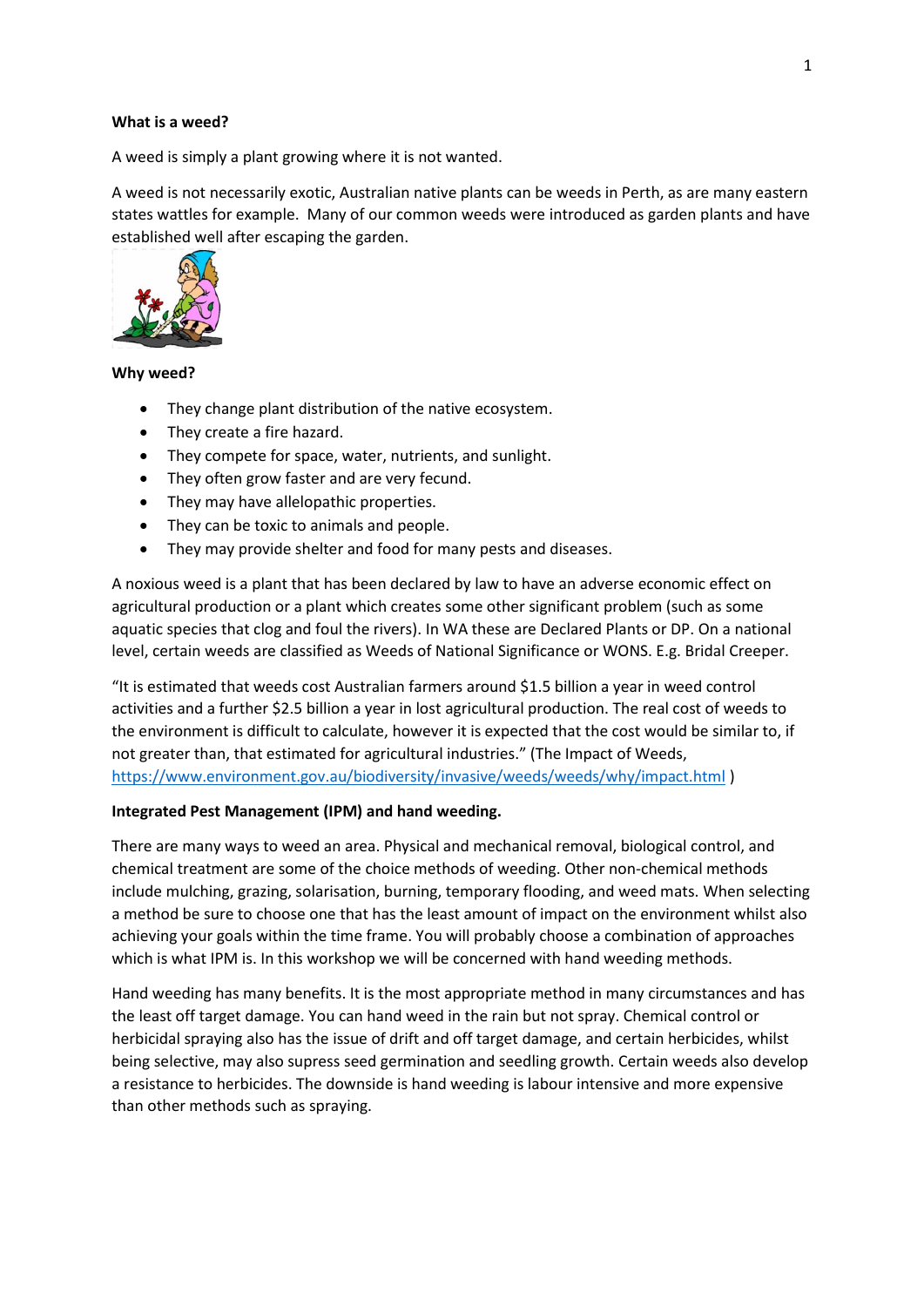#### **What is 'The Bradley Method'?**

They are simply principles to guide your weeding behaviour. Developed by two sisters during the 50's and 60's in Sydney weeding a bush site, through trial and error they found certain principles of weeding were successful in guiding their efforts. This method now informs Landcarers all over the world.

The Bradley Method follows three main principles,

- 1. Always work from areas with native growth towards weed infested areas.
- 2. Make minimal soil disturbance.
- 3. Don't over clear, let the native plants regenerate the rate of weed removal.

The principles are not perfect and are not always achievable in certain circumstances. However, for our purposes they are applicable.

#### **What to weed?**

At times, the problem of weeds can seem overwhelming, but with a good plan, good things are achievable.

Accurate identification is the first step in the control of weeds. Identify, list all the weed species present throughout the year, and make maps of your weeds. These will help you recognise the more problematic species and where they are. Maps will also provide a reference over time of your progress or failures which can be addressed more readily.

The types of questions to then ask would be-What weeds are presenting the biggest threat? Are they annual or perennial? Broadleaf (dicotyledon) or grasses (monocotyledon)? What types of hazards do they present (e.g. fire)?

For example-Grasses, such as Perennial Veldt Grass, often present the biggest threat within Banksia woodlands. They are usually an extreme fire hazard due to their flammable nature, and their thick density within the bush makes them a successful competitor. Compare it to the bulby weed Gladioli, that is less dense and does not present a fire hazard, this weed has less of a priority.

#### **How to Weed.**

Follow the principles of the Bradley Method, these will guide you on choosing where to start once you have chosen your target weeds. Then what is the best method for removal? Cutting out, pulling or digging? We will look at the Triangles problem weeds individually, but key is know your plant and its root system. This should inform you to the best choice for the weeds removal-does it have a tap root (dicotyledons) or fibrous root system (monocotyledons)? Is it stoloniferous or rhizatomous? Bear in mind the Bradley Method second principle as you will want to create the least amount of soil disturbance. For example, cutting a fibrous root with a sharp knife is preferable than just pulling the entire plant out, root mass and soil. Pulling a flowering bulby weed by hand firmly but slowly can successfully bring up the bulb. Alternatively, a sharp knife cutting the stem under the surface of the soil can remove the green leaf and prevent photosynthesis and growth of the bulb.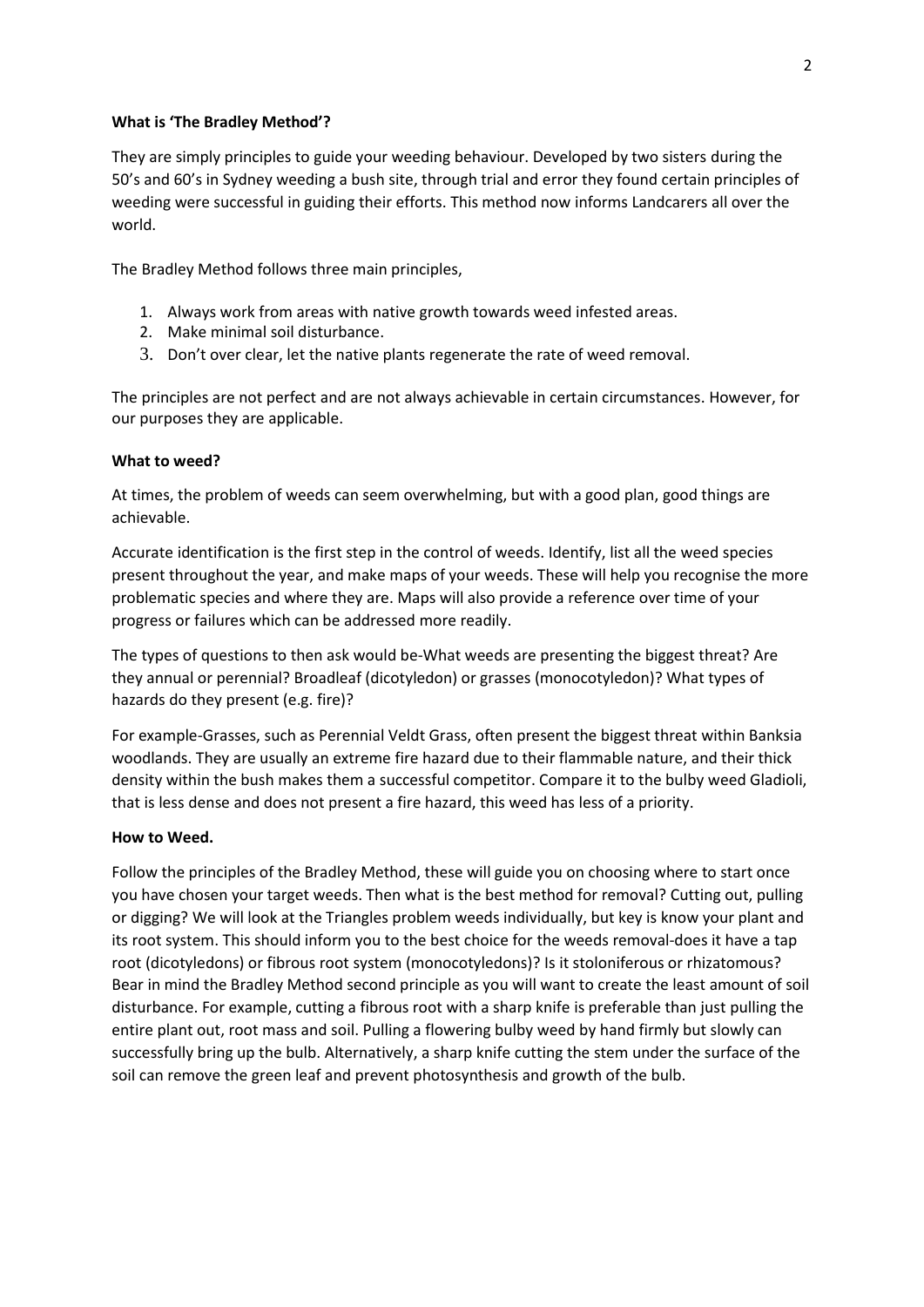#### **Tools of the trade.**



Sharp, serrated knives such as bread and steak knives are an asset. Secateurs, trowels, hoes, and short handled loppers are also useful depending on the type of weed. One more issue to remember is the collection and disposal of your weed mass. Make neat piles of weeds as you go, do not throw around as it will be easier to clean up later. Jute bags are more resilient to tearing than plastic. Remember to always wear gloves. Long sleeves shirts and trousers are a great way to protect you from scratches from the shrubs. Safety glasses or sunglasses can protect your eyes from scratches, stabs and flying debris.

#### **When to weed?**

By knowing your weeds and their life cycle, we can plan when the time is best to start. We are concentrating on the spring weeds in this workshop; however many present an issue that is tackleable (weed-able) all year round. With that in mind, the main question will be-When does the weed seed? You will want to try and remove the target before this happens. If you get beaten by the deadline, cutting off the ripened seed heads can save you years of further weeding down the track!

#### **Careful with lookalikes!**

Many weeds can and do closely resemble native plants so please be careful until you are confident in your identification. If in doubt, do not remove. For example, the juvenile leaves of many weedy grasses resemble the first leaves of native orchids and can easily be mistaken to the untrained eye. Watsonia and Freesia leaves resemble the Kangaroo paw. There are many others, so the best guiding principle is-if in doubt, leave it! Many native plants will not grow back once pulled out. Remember it is an offence to pick wildflowers!

#### **The Long Term**

The desire to control weeds is a long-term mission and can be thought of as having three stages. First the initial impact of a weeding program, then there is a follow up and finally the consolidation of all that work by keeping on top of small outbreaks of weeds. Using government grants it is usual to have professional Landcarers weed a big site initially and they may also do the follow up works. The longer-term consolidation is frequently carried out by volunteers of the Friends' groups.

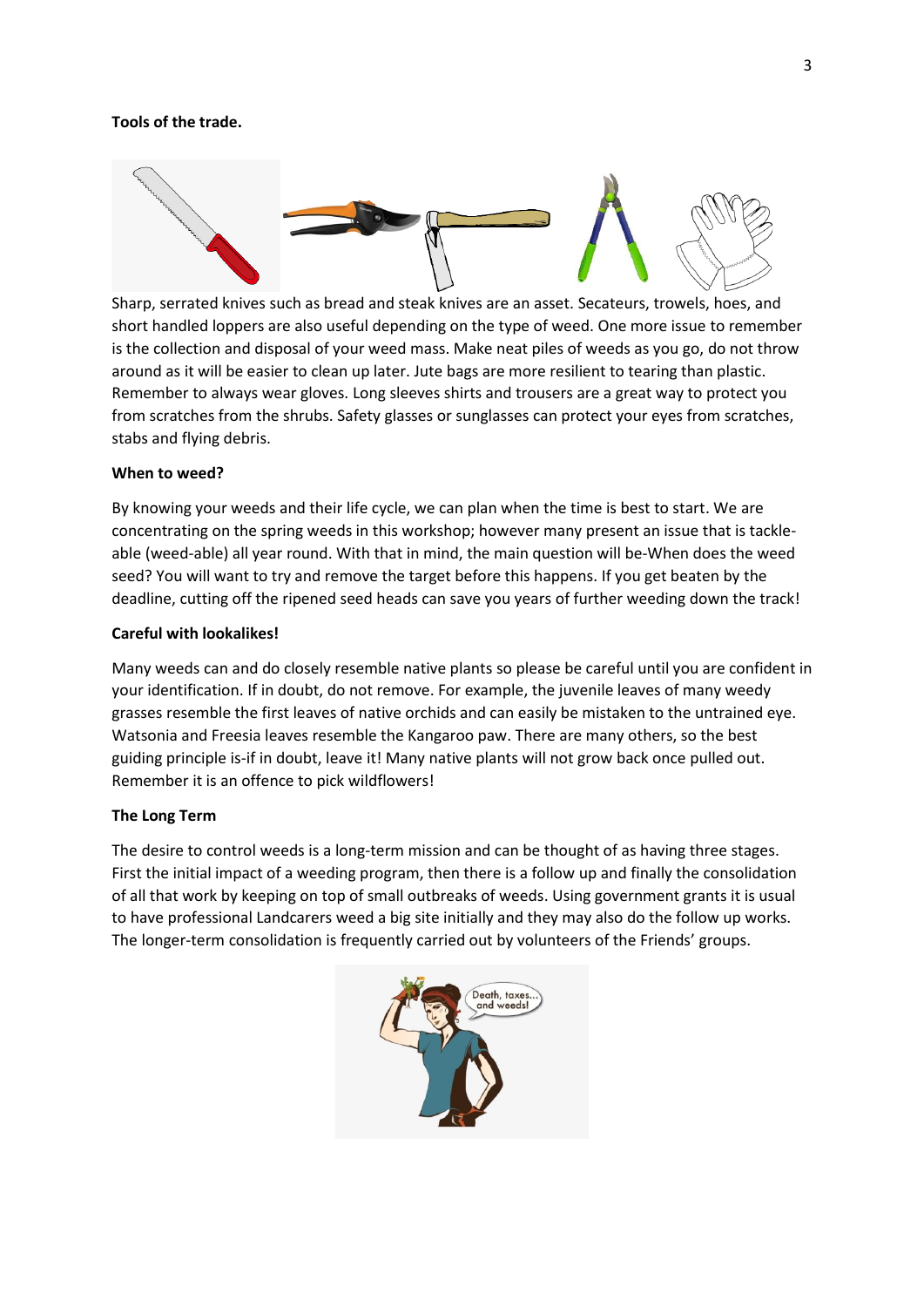## PRIORITY SPRING WEEDS OF THE INGLEWOOD TRIANGLE

## *Asparagus asparagoides* (Bridal Creeper) DP WONS



Description: Rhizomatous and tuberous, perennial, herb and climber, 1-5 m high. Fl. white, Aug to Sep.

Reproduction. Primarily seed, occasionally rhizome/tubers. *Dispersal.* Birds, foxes, rabbits, water, soil, machinery, garden refuse. *Time to first flowering.* 2-3 years. *Seedbank persistence.* 2-3 years if buried. *Fire response.* Generally survives fire. Notes. Biocontrol agents include a leafhopper, a rust fungus and a leaf beetle. Extremely invasive, smothers vegetation, forms monocultures, increases fire risk during summer die-off phase. *Origin.* South Africa. *History of use/introduction.* Garden escape. First recorded in Australia in 1857 and by 1870s was a common garden plant. Manual control is very difficult on established infestations but seedlings and juveniles can be pulled successfully if the ground in loosened to ensure the rhizome is removed with the plants. Burn all seed and rhizome fragments.

Biological Control: A Bridal Creeper Rust fungus was released in 2001, has established, and is having a significant impact. In WA, this rust is the most promising biocontrol agent ever introduced. If it isn't present in your area, then transfer it immediately. The rust reduces the plants leaf area and causes early leaf fall before flowering and reduces the production of seed. Rust can be easily spread by collecting infected leaves and rubbing them on plants in unaffected areas. The rust also spreads rapidly by wind dispersal. It has generally been more effective in the higher (>450 mm) rainfall areas. Bio control is required to reduce the spread of seed by birds before other methods of control have a chance of long term success.



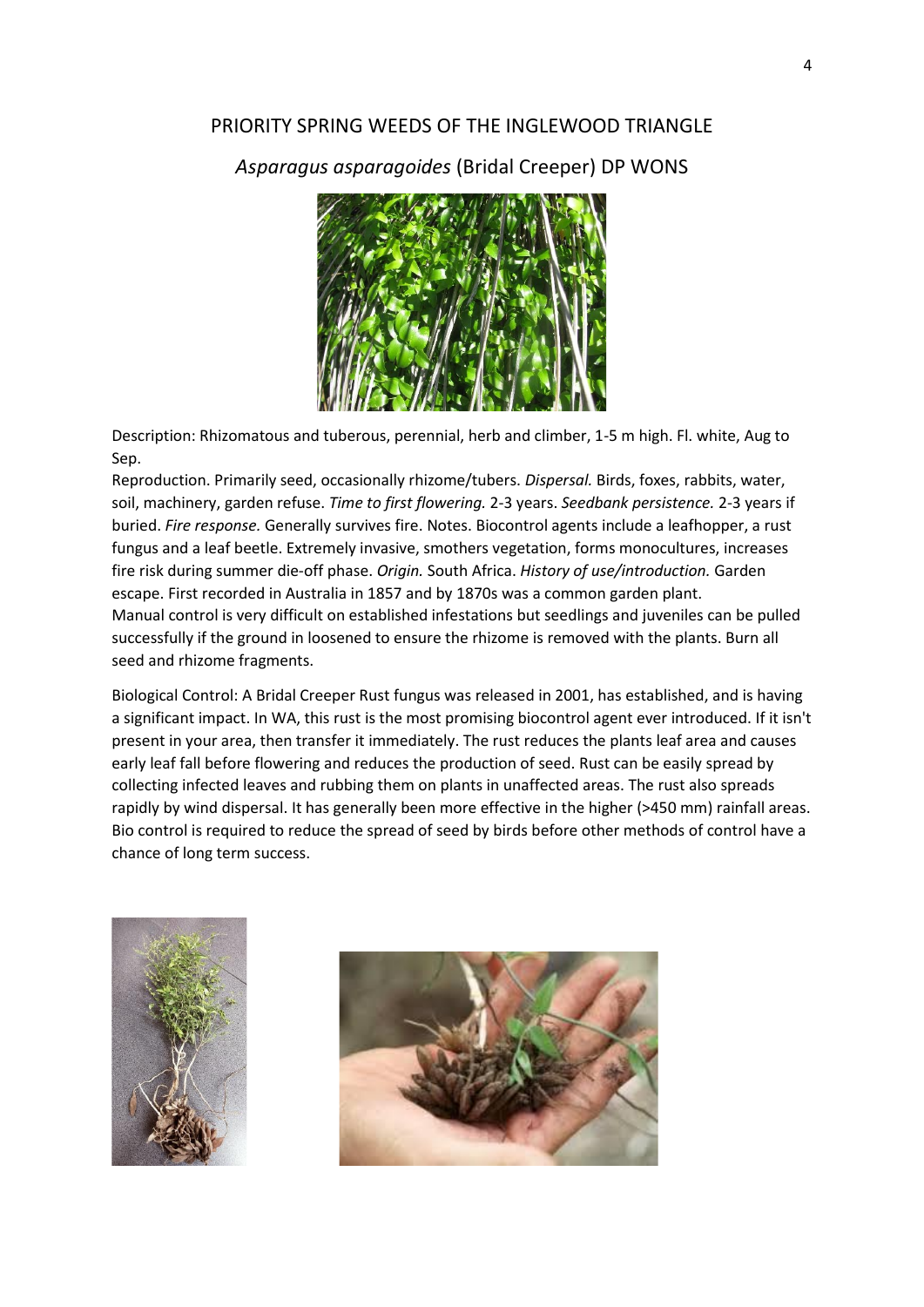*Avena Barbata* (Bearded Oat)



Erect annual, grass-like or herb, 0.3-1 m high. Fl. green, Aug to Oct.

Grass. *Life form.* Annual, caespitose. *Reproduction.* Seed. *Dispersal.* Possibly wind, agricultural machinery, livestock and mammals (on fur). *Photosynthetic Pathway.* C3. *Seedbank persistence.* 6 months to 3 years (shorter if not buried). Notes. Able to outcompete native grasses. Is allelopathic and forms extensive, fibrous root system. Can increase fire frequencies. Reportedly needs disturbance to establish. Capable of adapting morpho-physiological traits to environmental conditions, such as different water and light availability, higher mean temperatures and altitude. Self-pollinated. Produces prolific seed. Buried seed often remains dormant until exposed by cultivation or other disturbance. Predominantly germinates after onset of autumn rains, compared with *Avena fatua* which germinates from autumn to spring. Has no adaptions for long distance dispersal. Herbicide resistance has been recorded. *Origin.* Mediterranean/Asia. *History of use/introduction.* Contaminant of grain.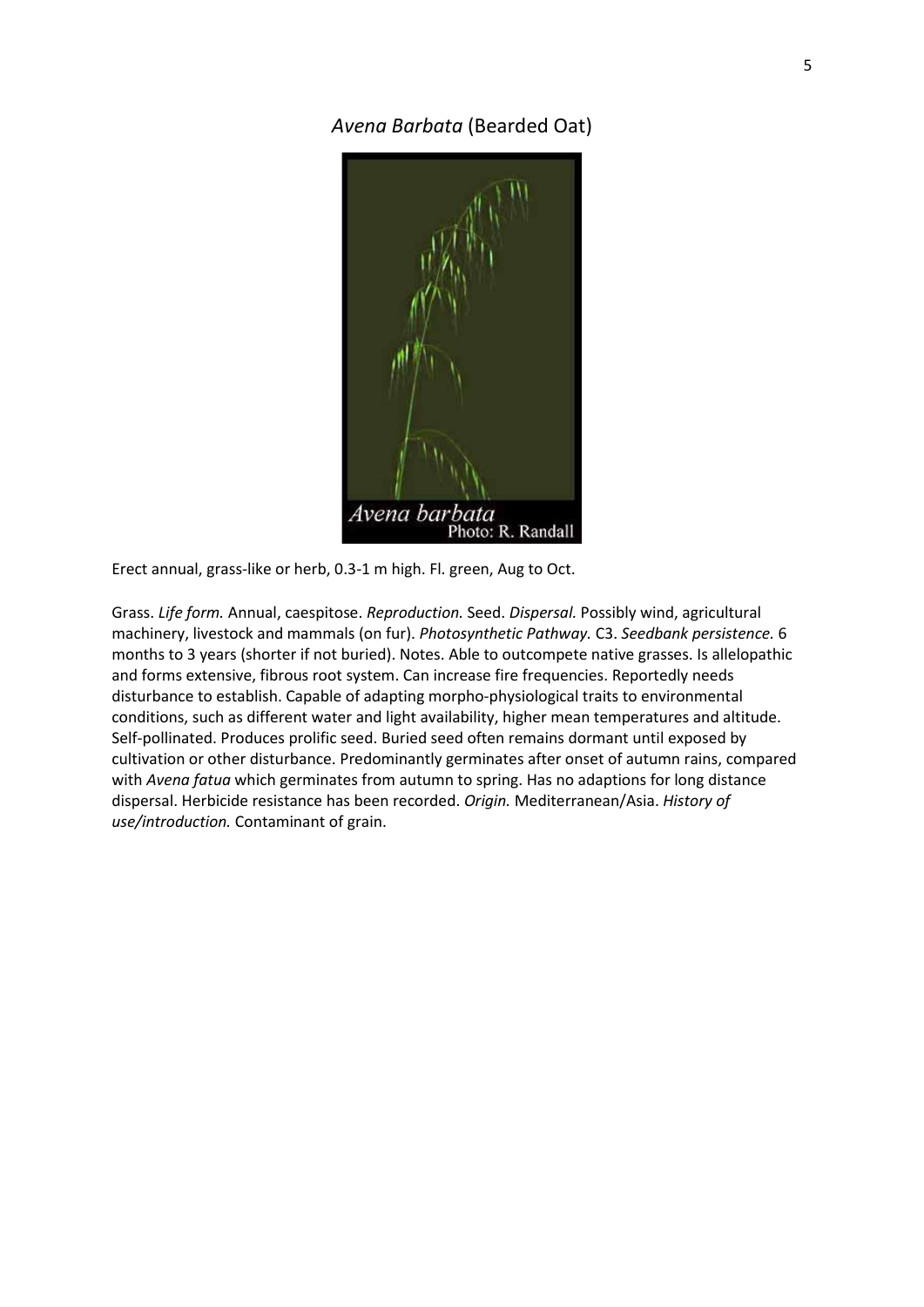*Avena fatua* (Wild Oats)



Erect annual, grass-like or herb, 0.6-0.9 m high. Fl. green, Aug to Dec.

Grass. *Life form.* Annual, caespitose. *Reproduction.* Seed. *Dispersal.* Mammals, agricultural machinery, possibly wind (local disperal only). *Photosynthetic Pathway.* C3. *Seedbank persistence.* 6 months to 6 years, shorter if not buried. *Fire response.* Mature plants likely killed, but post-fire conditions favour seed germination and growth. Notes. Highly competitive, matures rapidly and sheds seed early. Produces prolific seed. Approximately 40% of the seedbank germinates after opening rains and a further 30% later in the season, with germination continuing until the end of spring. Seeds have a large germination window and will germinate in temperatures of 10-26.5 degrees celsius. Self-pollinated with some out-crossing. Most seeds fall within 1-2 metres of the parent plant. Seeds have a hygroscopic awn, with varied dormancy depending on burial depth. Has staggered germination. Smoke can stimulate seedling emergence. Persistence is longer in undisturbed soil and deeper burial favours longer dormancy. Dead material is reported to be allelopathic. Has recorded widespread herbicide resistance. *Origin.* Mediterranean/North Africa, Eurasia, Europe. *History of use/introduction.* Contaminant of grain. *Similar exotic species. Avena barbata*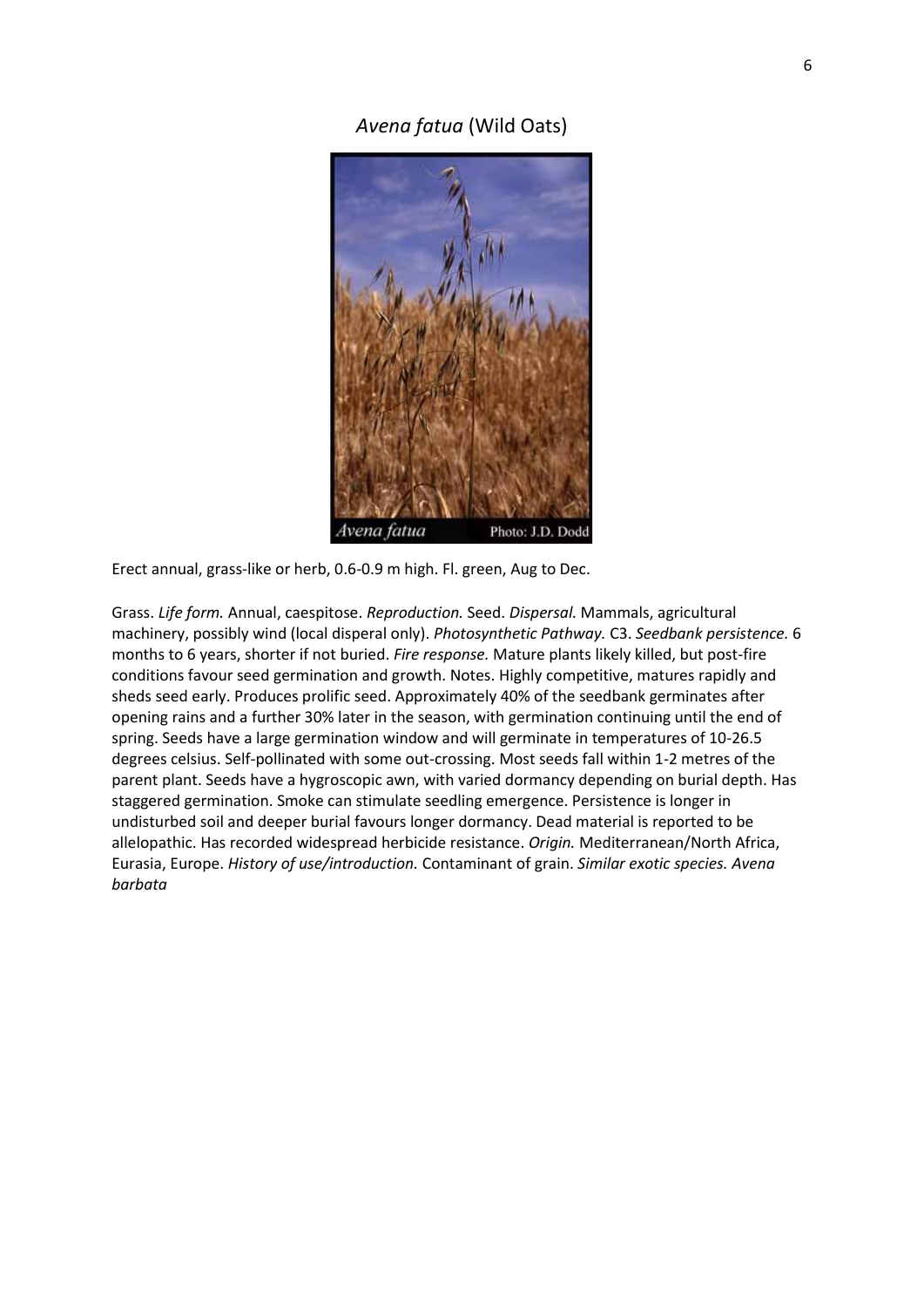## *Ehrharta calycina* (Perennial Veldt Grass)



Fl. green/purple/red, Mar to Apr or Aug to Sep.

This is a tufted, perennial grass with high growth rates and grows to 80 cm tall. The inflorescence is a drooping erect panicle of reddish-purple flowers and it appears in spring. It reproduces by short rhizomes and seed. Established plants resprout vigorously from the base of the tussock following drought stress. Seed germinates under a wide range of temperature and light conditions. Prolific seed set results in high soil seed bank densities. After fire it resprouts and seed production is enhanced. It is resistant to drought and frost but does not tolerate waterlogging, anaerobic conditions or high salinity levels. is a native of Southern Africa. Introduced as a forage crop and cultivated in Australia and California as a drought-resistant pasture. It was also introduced for erosion control. For small infestations, cut out plants ensuring crown removal.



## *Ehrharta longiflora* (Annual Veldt Grass)

Caespitose annual, grass-like or herb, 0.2-0.6 m high. Fl. purple-green, Jul to Nov.

General Biology**.** *Growth form.* Grass. *Life form.* Annual, caespitose. *Reproduction.* Seed. *Dispersal.*  Water, wind, mammals, slashing. *Photosynthetic Pathway.* C3. *Seedbank persistence.* 1+ years. *Fire response.* Increases in cover by mass germination of soil-stored seed. *Origin.* Namibia, South Africa. *History of use/introduction.* Animal fodder. *Similar exotic species. Ehrharta calycina*.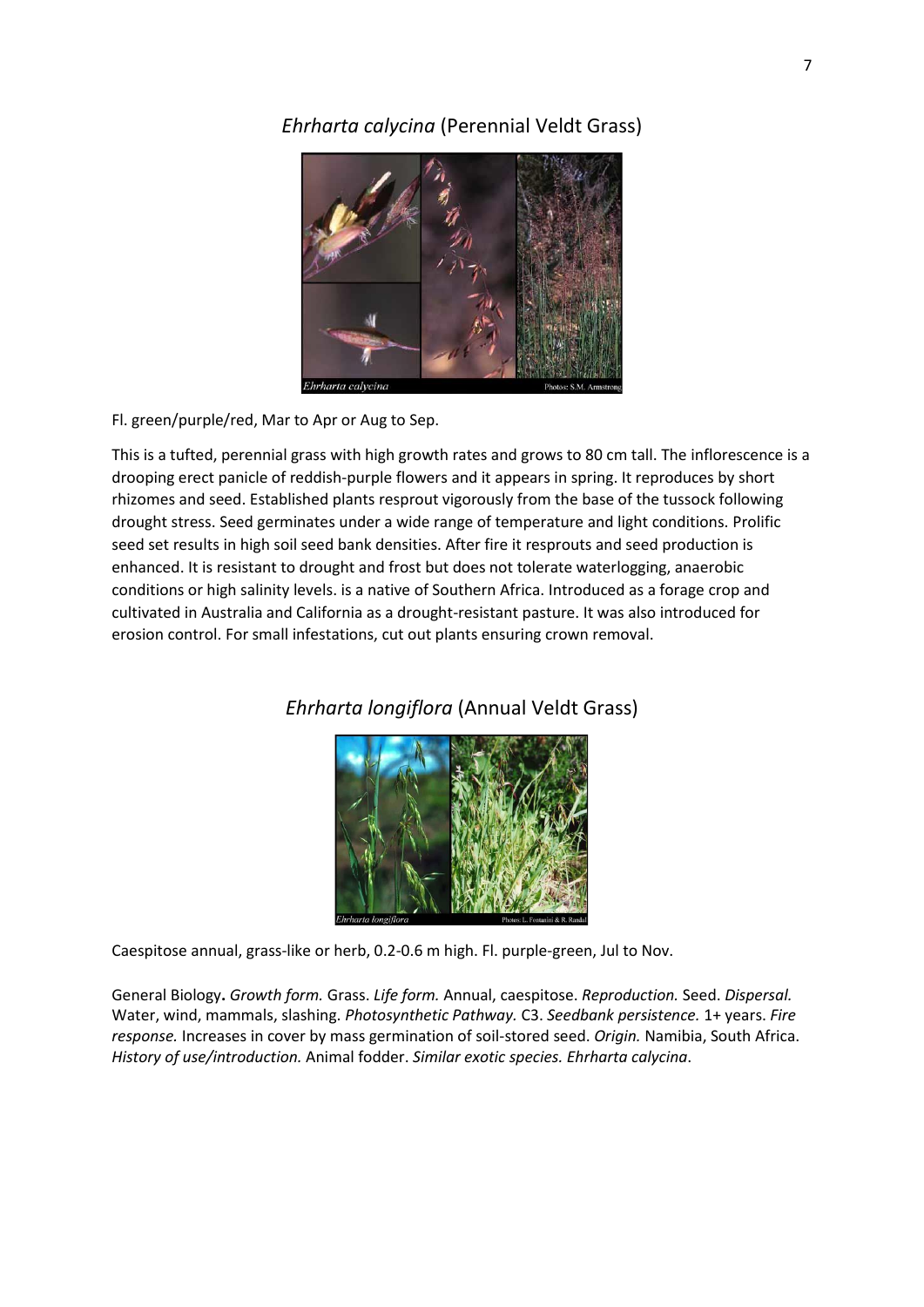## *Euphorbia terracina* (Geraldton Carnation Weed)



Erect or ascending perennial, herb, 0.1-0.5(-1.2) m high. Fl. green-yellow, Aug to Dec. Sandy & calcareous soils. Disturbed coastal areas, swamps.

Alternative Names. False Caper, Geraldton Carnation Spurge, Terracina Spurge. Herb. Short-lived perennial. *Reproduction.* Seed. *Dispersal.* Local spread by fruit opening explosively, birds, ants, movement of limestone soils and by machinery*.* Sap is poisonous and an irritant. *Seedbank persistence.* 3-5 years. *Fire response.* Plants are generally killed by fire, however some resprout. Fire may cause mass germination of soil-stored seed. Has allelopathic properties, can reduce germination of other plant species, form dense thickets and out compete native species for space, light and nutrients. Has rapid growth and prolific seed production in the first season. Can grow well or adapt to shade and high light conditions, tolerant of waterlogging and drought. Toxic sap deters native herbivores. Loses most of its leaves during summer. Germination may occur at any time of the year if there is adequate rainfall. If there is insufficient rainfall, depletion of the seed bank may be relatively slow. Plants from early cohorts produce greater numbers of seeds per plant than late cohorts. Disturbance that brings seed to the soil surface should be avoided, as buried seed is far less likely to germinate. Mature plants have a deep root system and are able to resprout readily when cut, grazed or burnt. Similarly, seedlings are not easily killed through slashing or any physical means that do not remove the entire plant. Resprouting plants are often more robust and have greater seed output. *Origin.* Mediterranean coast and islands, Canary Islands in the Atlantic, north of the Red Sea and the Black Sea to Georgia. *History of use/introduction.* The reasons for its introduction are uncertain, however many species of *Euphorbia* are used as ornamentals. *Similar exotic species. E. peplus*, *E. paralias*.

Hand removal can stimulate germination of the soil seedbank. **Ensure adequate personal protective** clothing is worn to avoid contact with sap. Since seed production is highest from plants which emerge early, it is important to control early cohorts, if not treated when small these become increasingly tolerant to herbicides. Control of the late emergents before seed formation will prevent fresh seeds being added to the existing seed bank.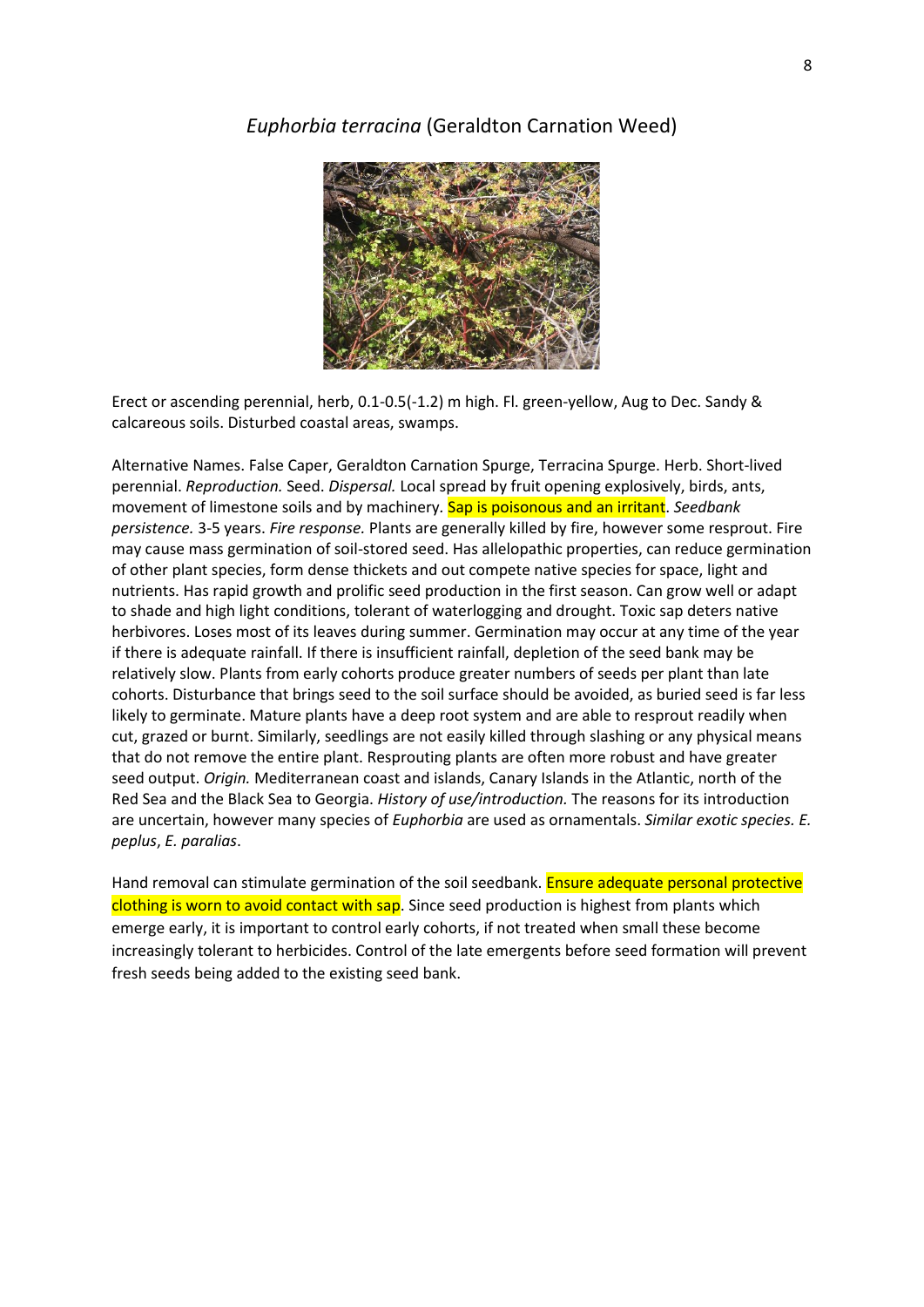## *Ferraria crispa* (Black Flag)



Malodorous cormous, perennial, herb, to 0.6 m high. Fl. purple-black-brown, Jul to Nov.

Perennial corm. *Reproduction.* Primarily corms, also seed. *Dispersal.* Soil movement, water. *Time to first flowering.* 2 years. *Seedbank persistence.* Short, 1 year. *Fire response.* Generally survives fire. Notes. Flowers last for one day only. Produces seed from self pollination. Pollinated by flies. Flowers produce a strong pungent scent. Each year plants produce new corms that are added to a column of dormant corms produced in previous years. There can be 15-20 corms in a single column. *Origin.*  South Africa. *History of use/introduction.* Garden escape. Suggested method of management and control: Hand remove very small populations in degraded sites. Sift soil to find all corms.

## *Freesia alba X leichtlinii*



Cormous, perennial, herb, 0.1-0.4 m high. Fl. cream & white & yellow & purple, Jul to Oct.

Flowering month/s August, September. Annually renewed corm. *Reproduction.* Primarily seed, occasionally offsets/stem-cormels. *Dispersal.* Water, soil, birds. *Time to first flowering.* 2-3 years. *Seedbank persistence.* Short, days-1 year. *Fire response.* Generally survives fire. *Origin.* South Africa. *History of use/introduction.* Garden escape. If hand removing care must be taken to remove all corms.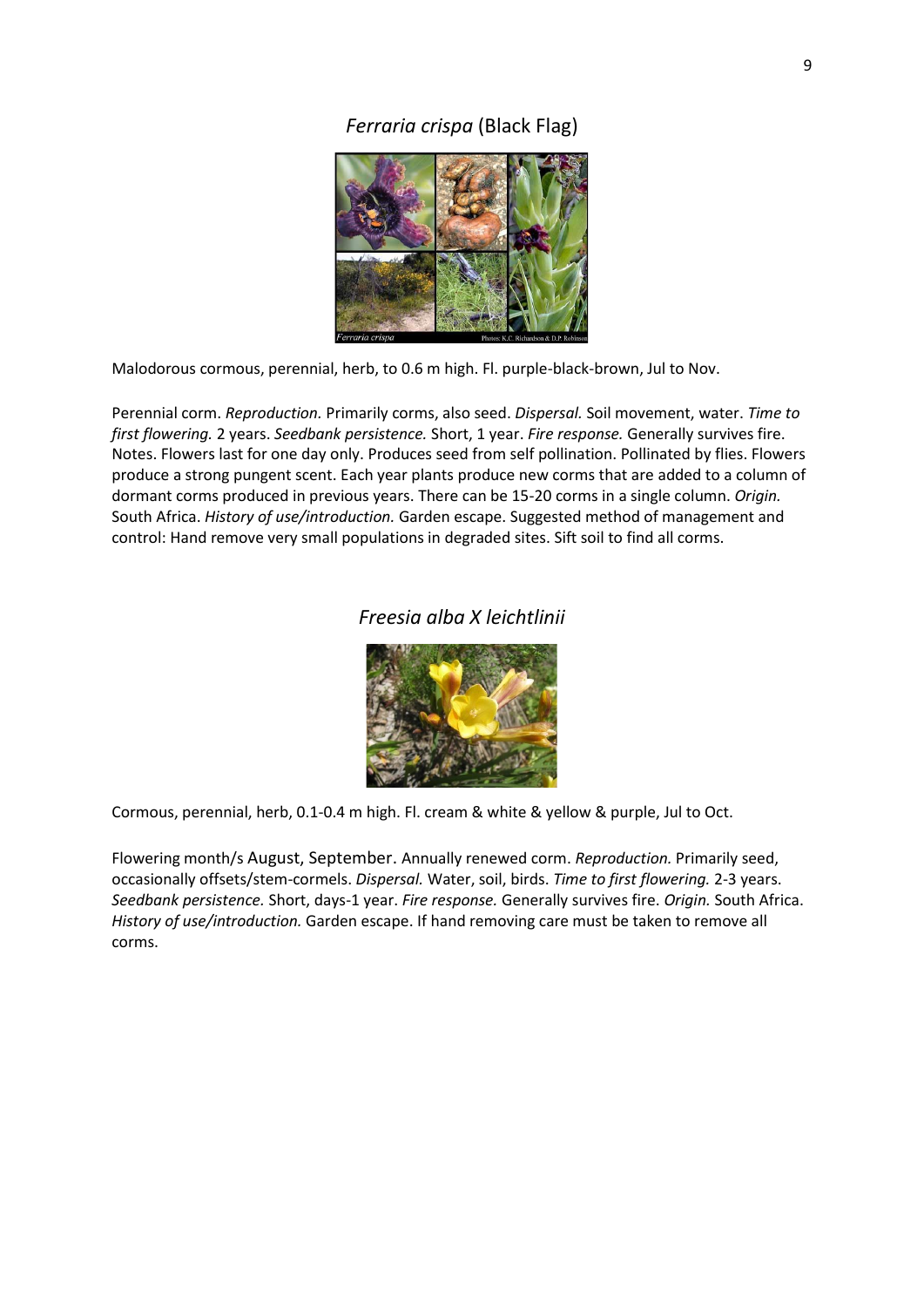## *Fumaria capreolata/densiflora*



Climbing or scrambling annual, herb, 0.1-1(-3) m high. Fl. white & red/brown, Aug to Nov. Common on wasteland, road verges.

Alternative Names. Climbing Fumitory, Whiteflower Fumitory. *Origin.* Northern Africa, temperate Asia, Europe Macronesia, northern Africa, Temperate and western Asia, Europe. Notes. Colonises degraded sites. May hybridise with *Fumaria muralis*. Can be difficult to control due to a strongly persistent soil seed bank. Herbicide control can be unpredictable and variable, with tolerance and resistance varying among species of Fumaria. Potential biological control agents were assessed after one species *Fumaria densiflora* developed populations with herbicide resistance.

## *Gladioli caryophyllaceus*



Cormous, perennial, herb, 0.2-0.8(-1) m high, with twisted leaf blades. Fl. pink, Aug to Nov. Grey or white sand, loam.

Annually renewed corm, some dormancy between fire. *Reproduction.* Primarily seed, occasionally offsets. *Dispersal.* Wind. *Seedbank persistence.* Medium, 1-5 years. *Fire response.* Generally survives fire. Fire can bring corms out of dormancy and stimulate prolific flowering. Notes. Endangered in South Africa. As it flowers particularly well following fire, seedling recruitment in the seasons following fire could be very high. *Origin.* South Africa. *History of use/introduction.* Garden escape.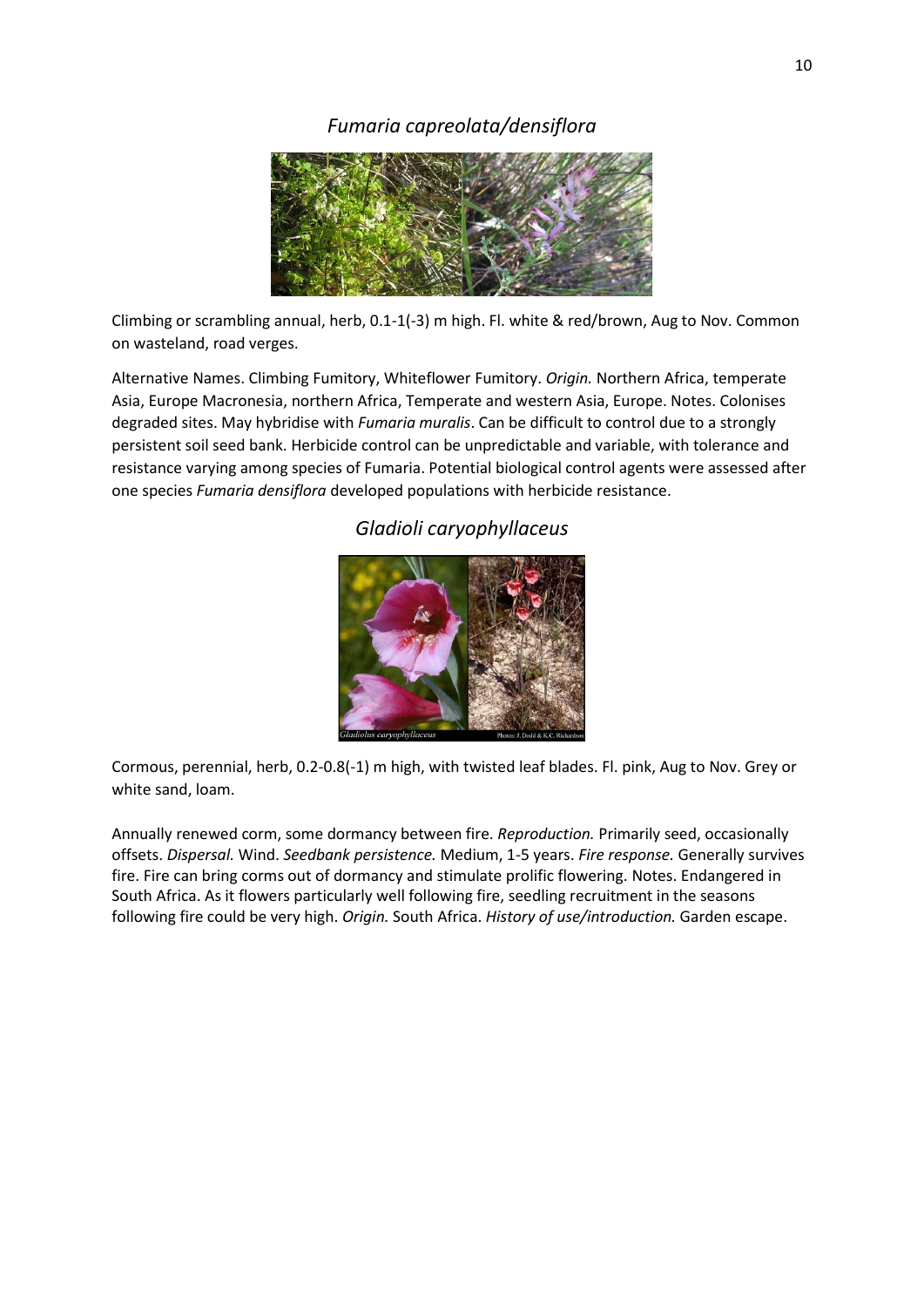## *Raphanus raphinistrum* (Wild Radish)



Erect annual, herb, 0.15-1 m high. Fl. yellow-white/pink, Apr to May or Jul to Nov. Disturbed areas.

Notes. Can be biennial. Weed of highly disturbed edges. Germinates after significant autumn rains, otherwise germination can be sporadic and staggered throughout the year. Has a flexible lifecycle, high genotypic and phenotypic variablity, enabling it to adapt to different environments. Produces prolific seed with high longevity and dormancy. Has recorded resistance to chlorsulfuron in South Africa and multiple resistance to several herbicide groups in other regions. *History of use/introduction.* Macaronesia, northern Africa, temperate Asia, Europe.

## **Phytophthora dieback**

Phytophthora dieback is caused by the plant pathogen, *Phytophthora cinnamomi*, which kills susceptible plants, such as banksias, jarrah and grass trees, by attacking their root systems. Dieback is a symptom of a Phytophthora infection and affects more than 40 per cent of the native plant species and half of the endangered ones in the south-west of Western Australia.

The plants die because they cannot take up the water and nutrients they need. It's is not easy to detect as infected plants often appear to be dying from drought. There is no known cure for the disease.

Phytophthora disease also affects many agricultural crops and garden plants.

The fungus is spread through the movement of soil and mud, especially by vehicles and footwear. It also moves in free water and via root-to root contact between plants.

Forestry and mining industries, as well as recreational bushland users (such as off-road vehicles, mountain bikes and bush walkers) need to take particular care not to spread the disease.

Management practices to prevent the spread of Phytophthora dieback into uninfected areas include strict hygiene measures such as:

- cleaning stations to avoid transport of contaminated soil
- cleaning footwear and washing down vehicles and equipment
- use of dieback free construction materials
- seasonal and permanent road and trail closures
- information signs and education.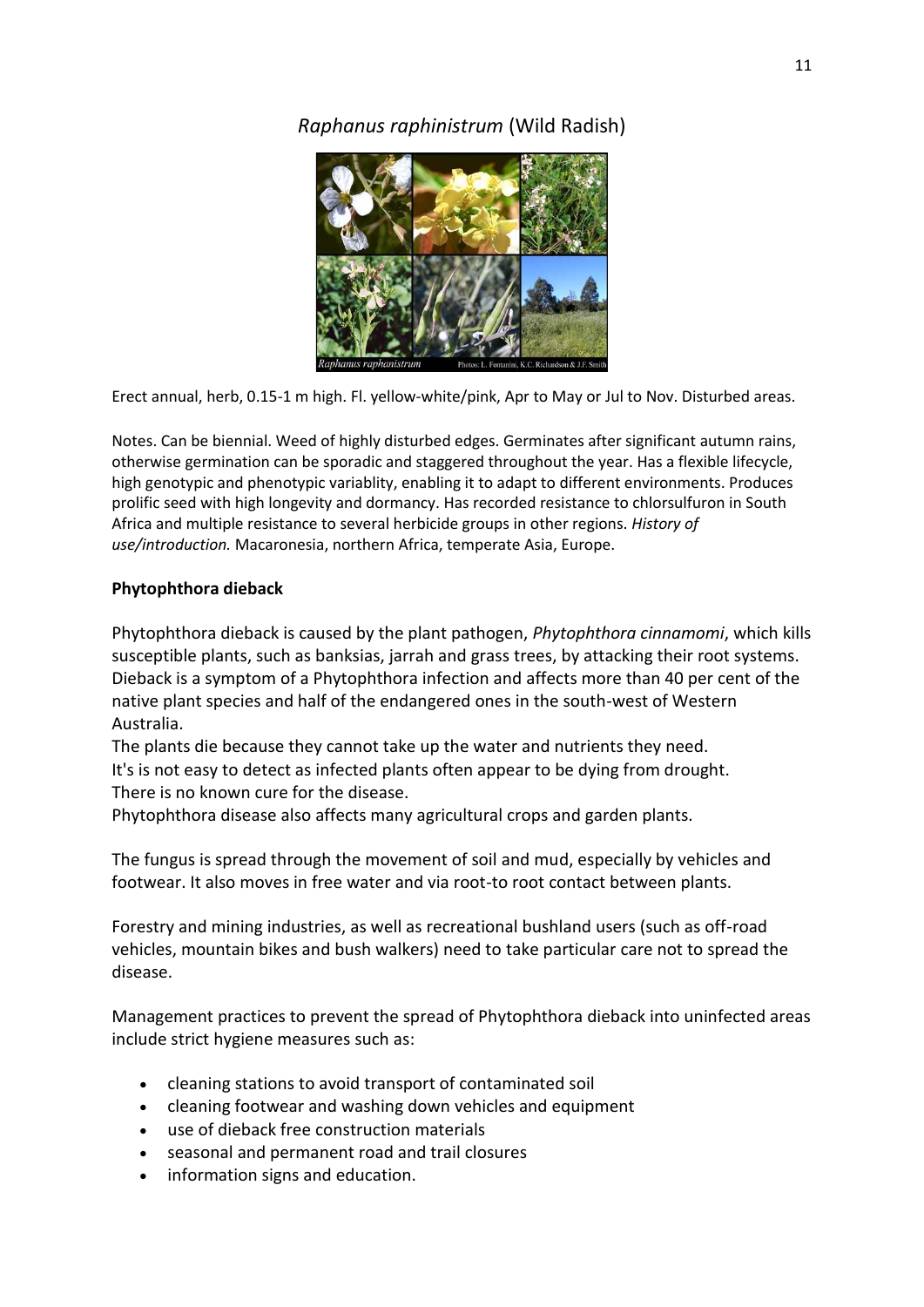#### **What you can do**

## **You can play a vital role in stopping the spread of Phytophthora dieback:**

- look out for information signs around dieback-affected areas and follow the instructions
- do not move soil or plant material
- use clean-down stations and boot cleaning stations
- stay out of quarantined areas in bushland and forest
- do not enter disease risk areas during, or for three days after, rain

70 percent Methylated spirits in a spray bottle is suitable for sanitising small hand tools and footwear in the field. Tools should first be brushed clean then sprayed to cover all surfaces. Allow a few minutes for spray to dry. Household bleach (typically containing 3-6% Sodium Hypochlorite) should be diluted to one part bleach to 10 parts water for soaking tools.

#### **Glossary**

Allelopathy-the chemical inhibition of one plant (or other organism) by another, due to the release into the environment of substances acting as germination or growth inhibitors.

Annual-plant completes life cycle in one season.

Biennial-plant completes life cycle in more than one but not more than two years.

Perennial-plant lasts many years, growing more than two seasons.



tap root system





Flowering plants (Angiosperms) can be divided into two categories: -

Dicotyledon-a flowering plant with an embryo that bears two cotyledons (seed leaves).

Monocotyledon- grass and grass-like flowering plants (angiosperms), the seeds of which typically contain only one embryonic leaf, or cotyledon